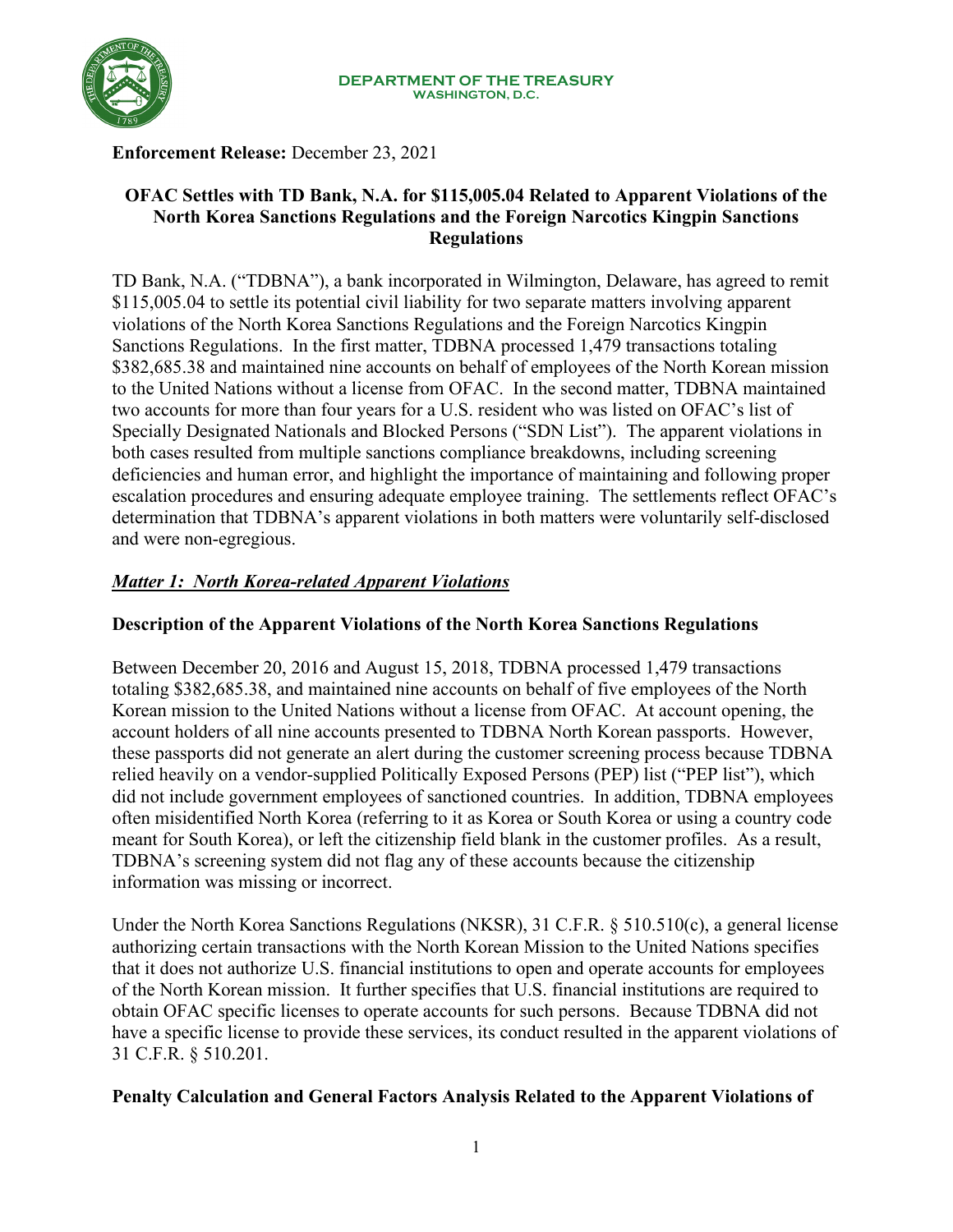#### **the North Korea Sanctions Regulations**

The statutory maximum civil penalty applicable for these North Korea-related apparent violations is \$460,800,198. OFAC determined that TDBNA voluntarily self-disclosed the apparent violations and the apparent violations constitute a non-egregious case. Accordingly, under OFAC's Economic Sanctions Enforcement Guidelines ("Enforcement Guidelines"), the base civil monetary penalty amount applicable in this matter equals the sum of one-half the transaction value for each apparent violation, which is \$191,343 in this matter.

The settlement amount of \$105,238.65 for this matter reflects OFAC's consideration of the General Factors under the Enforcement Guidelines.

OFAC determined the following to be **aggravating factors**:

- (1) TDBNA failed to exercise due caution or care in processing 1,479 transactions in apparent violation of the NKSR for more than a year as a result of multiple sanctions screening breakdowns;
- (2) TDBNA had reason to know that it maintained accounts for North Korean nationals because at account opening, the account holders of all nine accounts presented to TDBNA North Korean passports; and
- (3) TDBNA is a large and commercially sophisticated financial institution with a global presence.

OFAC determined the following to be **mitigating factors**:

- (1) No TDBNA managers or supervisors appear to have had actual knowledge about the subject accounts or transactions;
- (2) Although 1,479 transactions totaling \$382,685.38 were processed in apparent violation of the NKSR, all of the transactions would likely have been licensable under existing licensing policy;
- (3) TDBNA has represented that it has terminated the conduct that led to the apparent violations and undertook the following remedial measures:
	- TDBNA enhanced its controls for identifying government officials of sanctioned countries;
	- TDBNA updated its operating procedures to specify that reviews of customers in or affiliated with sanctioned jurisdictions must be escalated; and
	- TDBNA provided targeted training to address the appropriate adjudication criteria for determining whether potential customers may be PEPs from a sanctioned country, or present passports or other identification from sanctioned countries, and the escalation requirements in such cases.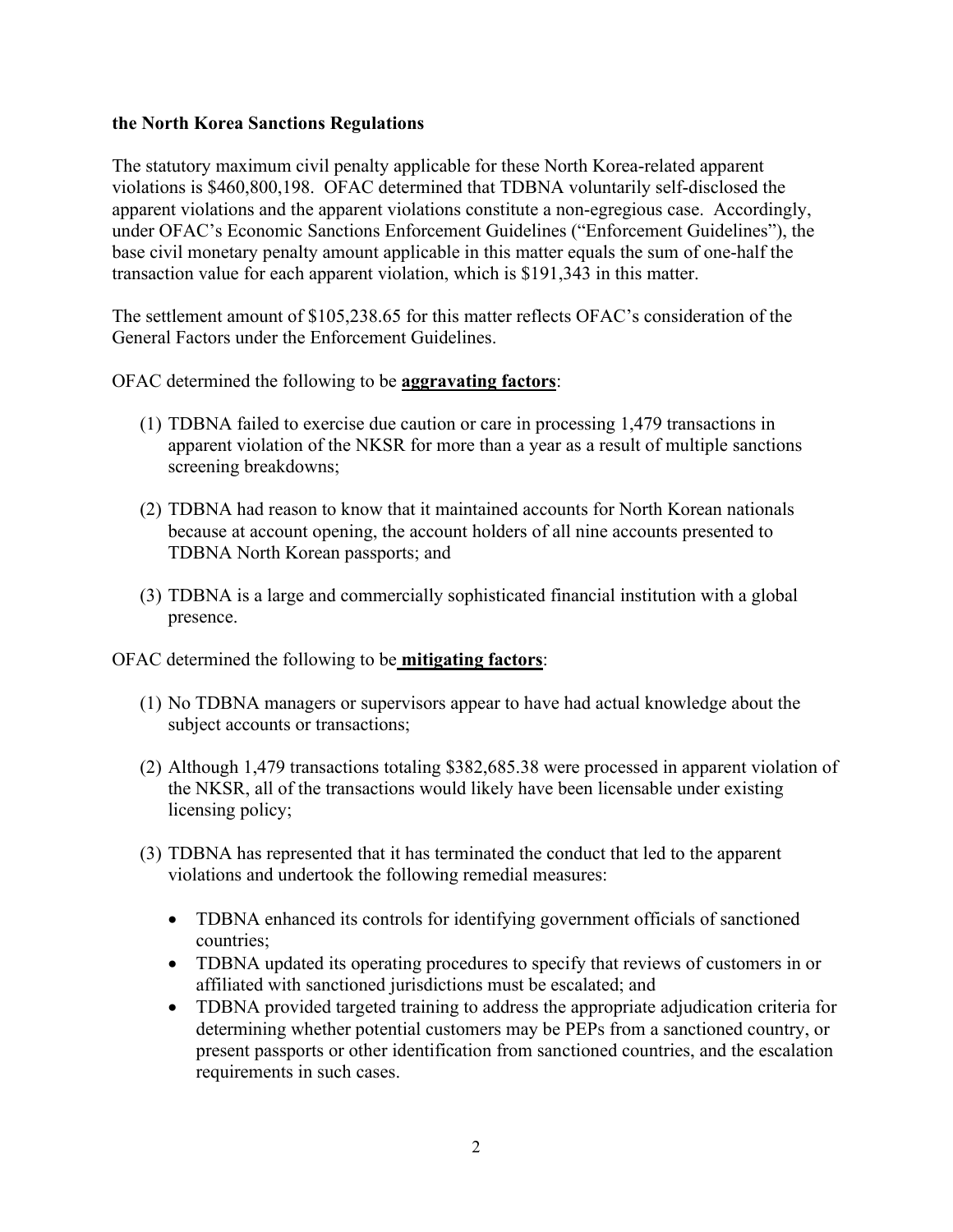(4) TDBNA voluntarily self-disclosed the apparent violations and cooperated with OFAC's investigation by providing well-organized and user-friendly information in a prompt manner.

## *Matter 2: Foreign Narcotics Kingpin-related Apparent Violations*

## **Description of the Apparent Violations of the Foreign Narcotics Kingpin Sanctions Regulations**

Esperanza Caridad Maradiaga Lopez was added to the SDN List in September 2013. In February 2016, Lopez opened two joint accounts at a Miami-area TDBNA branch. A sanctions screening alert was generated for Lopez the day after account opening. Despite first and last name and date-of-birth matches to the SDN List entry for Lopez, the reviewer dismissed the alert because there was "no match on full name DOB and geographical location." Over the next four years, four additional high-confidence sanctions screening alerts were generated, three of which were manually dismissed for similar reasons. Only the fifth and final alert, in February 2020, was determined by a reviewer to be a true hit, triggering the blocking of Lopez's accounts four years late and disclosure to OFAC. After the accounts were blocked, however, TDBNA's Fraud Unit, unaware of the sanctions-related reason for account closure, credited one of Lopez's accounts, causing it to be re-opened. The mistake was identified a few days later and the account was re-closed.

The failure to correctly identify Lopez as a person on the SDN List was the result of human error and a breakdown in TDBNA's sanctions compliance procedures. Lopez's name appeared in TDBNA's systems as "Esperanza Maradiaga Lopez," while the OFAC SDN List entry has the name "Esperanza Caridad Maradiaga Lopez." The date of birth information TDBNA had on file also matched the date of birth in the SDN listing. In addition to incorrectly dispositioning these alerts, TDBNA analysts contravened TDBNA procedures which require alerts to be escalated if a match occurs in first and last name and *any* additional information field.

This conduct resulted in 145 apparent violations of 31 C.F.R. § 598.202 of the Foreign Narcotics Kingpin Sanctions Regulations.

## **Penalty Calculation and General Factors Analysis Related to the Apparent Violations of the Foreign Narcotics Kingpin Sanctions Regulations**

The statutory maximum civil monetary penalty for these Foreign Narcotics Kingpin-related apparent violations is \$224,470,875. OFAC determined that TDBNA voluntarily self-disclosed the apparent violations and that the apparent violations constitute a non-egregious case. Accordingly, under OFAC's Enforcement Guidelines, the base civil monetary penalty amount applicable in this matter equals the sum of one-half the transaction value for each apparent violation, which is \$17,757.

The settlement amount of \$9,766.39 for this matter reflects OFAC's consideration of the General Factors under the Enforcement Guidelines.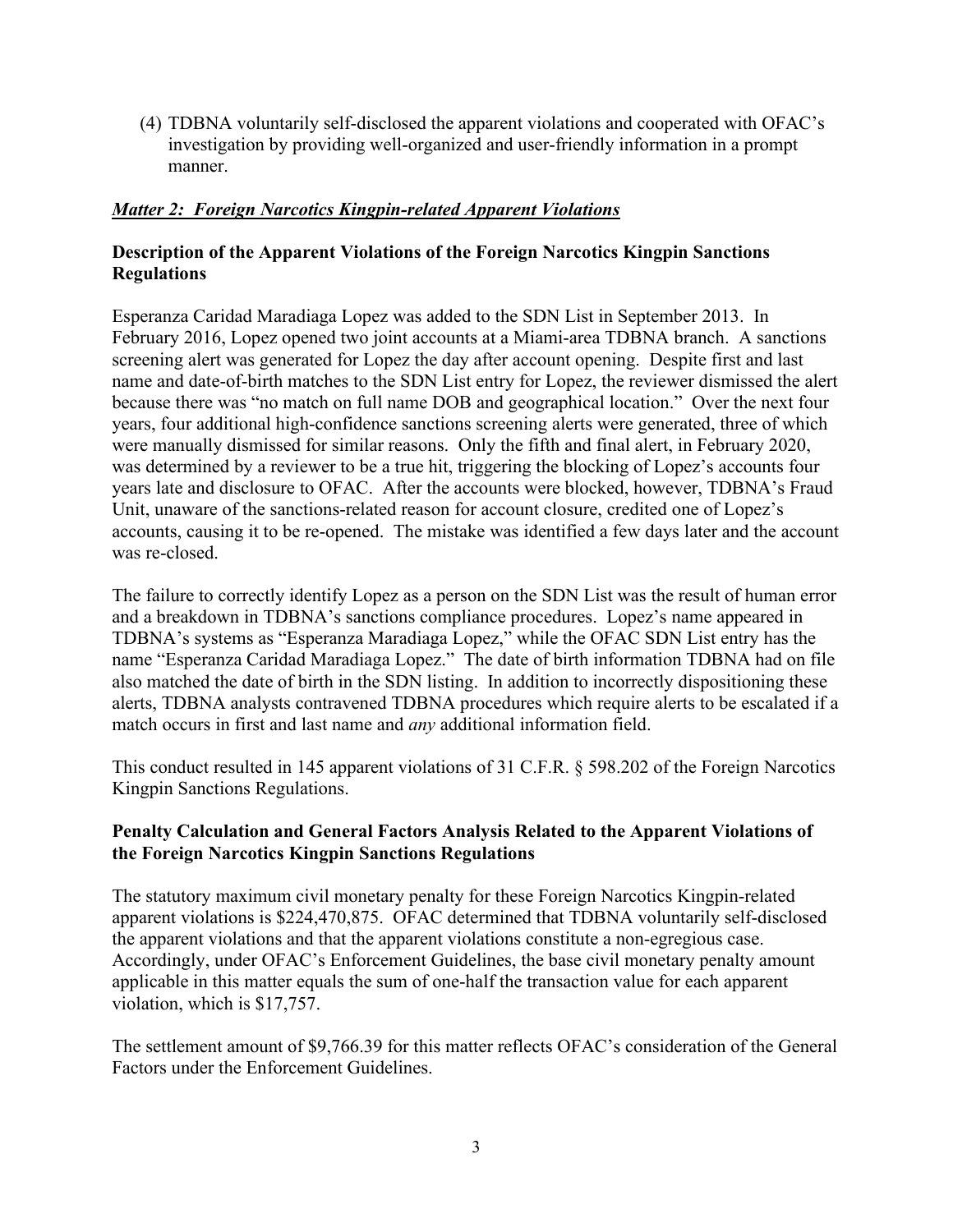OFAC determined the following to be **aggravating factors**:

- (1) TDBNA failed to exercise due caution or care for U.S. economic sanctions requirements by incorrectly adjudicating high-confidence sanctions screening alerts four times over four years, despite full date-of-birth and first and last name matches, and in contravention of established procedures, enabling 145 apparent violations;
- (2) TDBNA allowed \$35,514.13 in transactions by a person on the SDN List; and
- (3) TDBNA is a large and sophisticated financial institution with a global presence.

OFAC determined the following to be **mitigating factors**:

- (1) No TDBNA managers or supervisors appear to have had actual knowledge regarding the conduct that led to the apparent violations;
- (2) All of the transactions would likely have been licensable under existing OFAC policy had the account holder or TDBNA applied for a license;
- (3) TDBNA has represented that it has terminated the conduct that led to the apparent violations and undertook the following remedial measures:
	- TDBNA implemented an explicit sequence for adjudicating and escalating alerts;
	- TDBNA implemented more specific standards and examples for determining a name match, accounting for spelling variations or abbreviated, transposed, or middle names;
	- TDBNA implemented more specific standards and examples for determining a date-of-birth match; and
	- TDBNA required additional training related to the root causes of these apparent violations.
- (4) TDBNA voluntarily self-disclosed the apparent violations and cooperated with OFAC's investigation by providing well-organized and user-friendly information in a prompt manner.

#### *Compliance Considerations*

These two actions highlight the importance of developing and implementing appropriate sanctions screening controls, following internal escalation procedures, and providing comprehensive training to relevant employees.

For example, the North Korea-related matter emphasizes that banks and other financial institutions should consider taking steps to ensure accurate recordkeeping, including the correct identification of nationality, especially when providing financial services in connection with diplomatic accounts. Banks and other financial institutions should also consider implementing appropriate controls to flag highly relevant information in customer profiles that may indicate a sanctions nexus, such as accountholder passports issued by a sanctioned jurisdiction.